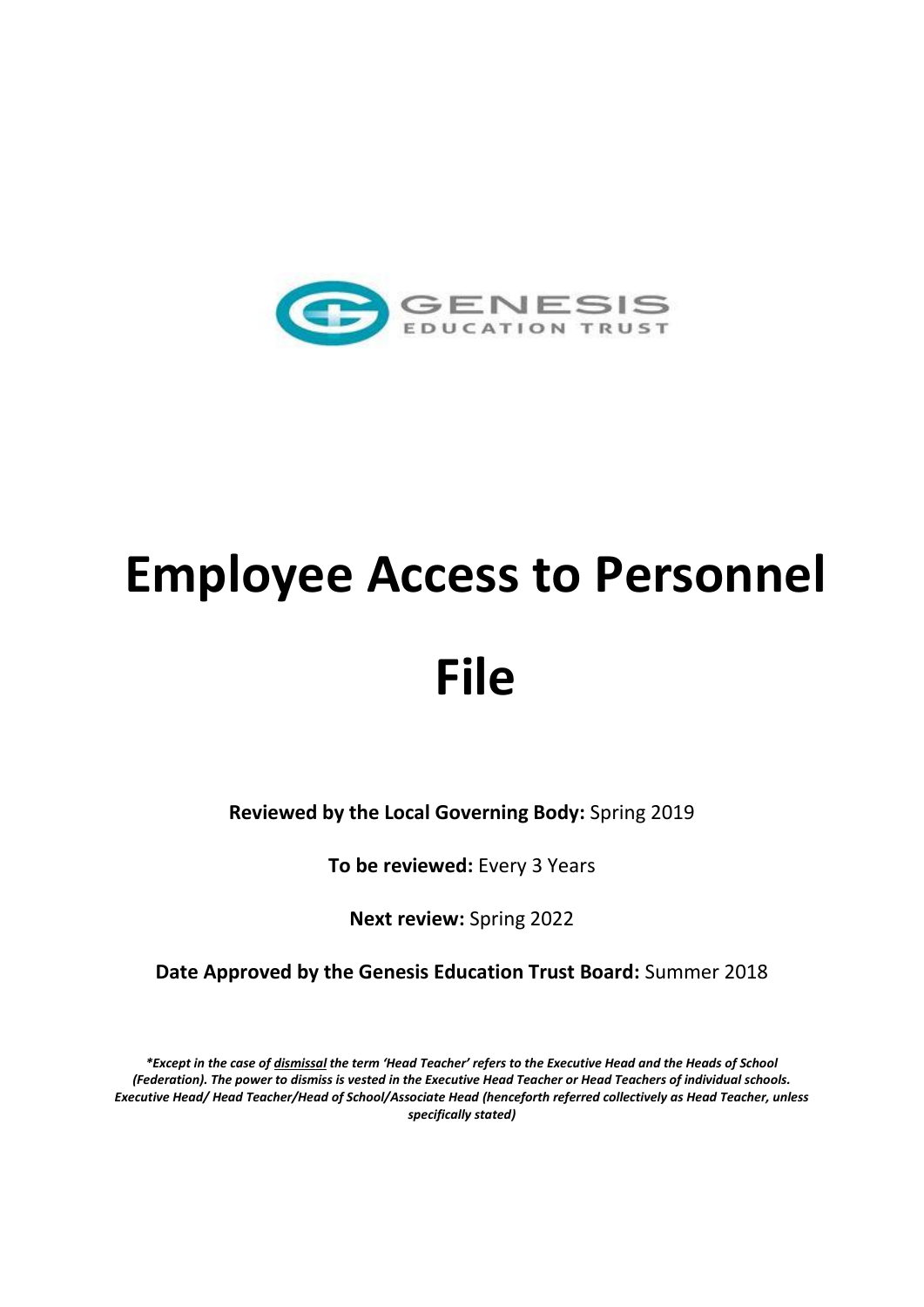## **1. Introduction**

- 1.1 All employees have right of access to information held on them. The introduction of GDPR gives employees' access to any personal information held by their employer. In fact the personal data must be accessible to the individual and this includes all personal data in computerised, manual or any other format. An employee's personal file would be covered by the law. Private filing systems held by managers are also included and are the liability of the employer so in the case of any school-based systems, the Governing Body are responsible.
- 1.2 Certain information is deemed to be sensitive under GDPR. This includes information on race, religion or belief, union membership, sexual life and crimes and health information. Sensitive information can only be held with the explicit consent of the employee.
- 1.3 Access to personal references also comes under GDPR. References can only be shared with the individual if the referee gives their consent; otherwise the reference is deemed confidential and cannot be shared with the individual.

## **2. Definition & Scope**

- 2.1 A personal file is a collection of information that relates uniquely to an individual employee. It may contain information related to matters concerning only that employee, or specific information on an employee drawn from a more general collection of information.
- 2.2 A general file (such as a recruitment file or payroll information) containing details of an individual employee is not a personal file as such. However, the individual employee shall have similar rights of access to that part of the information related to him/her held on such a file.

## **3. Content of Personal Files**

- 3.1 Individual files are likely to contain some or all of the following:
	- Employee's personal details e.g. home address, age, and sex.
	- Employee's employment details, e.g. post, salary, appointment dates, original application form, contract of employment, variations etc
	- References from outside bodies, e.g. from former employers
	- References given to enquiries, e.g. prospective employers, mortgage status enquiries
	- Medical/superannuation assessments to and from Occupational Health Adviser
	- Disciplinary letters, formal warnings, complaints dealt with
	- Details of formal grievances the employee may have been involved in some way
	- Performance appraisals including probationary reports
	- Maternity/paternity/special leave applications
	- Information about in-service education and training applications, qualifications details, correspondence arising from attendance on courses.
	- Other miscellaneous correspondence held by the school.

#### **4. Access to Personal Files**

- 4.1 For school-based employees, the school will hold the individual's personal file. In addition the employee's line manager will hold records on performance monitoring and appraisal. Employees have the right to access this information. See section 4.3.
- 4.2 Information concerning an employee's salary will be held by payroll and any health records by Occupational Health, although copies will be held on the employee's personal file.
- 4.3 To obtain access to their personal file, an employee needs to give at least 24 hours